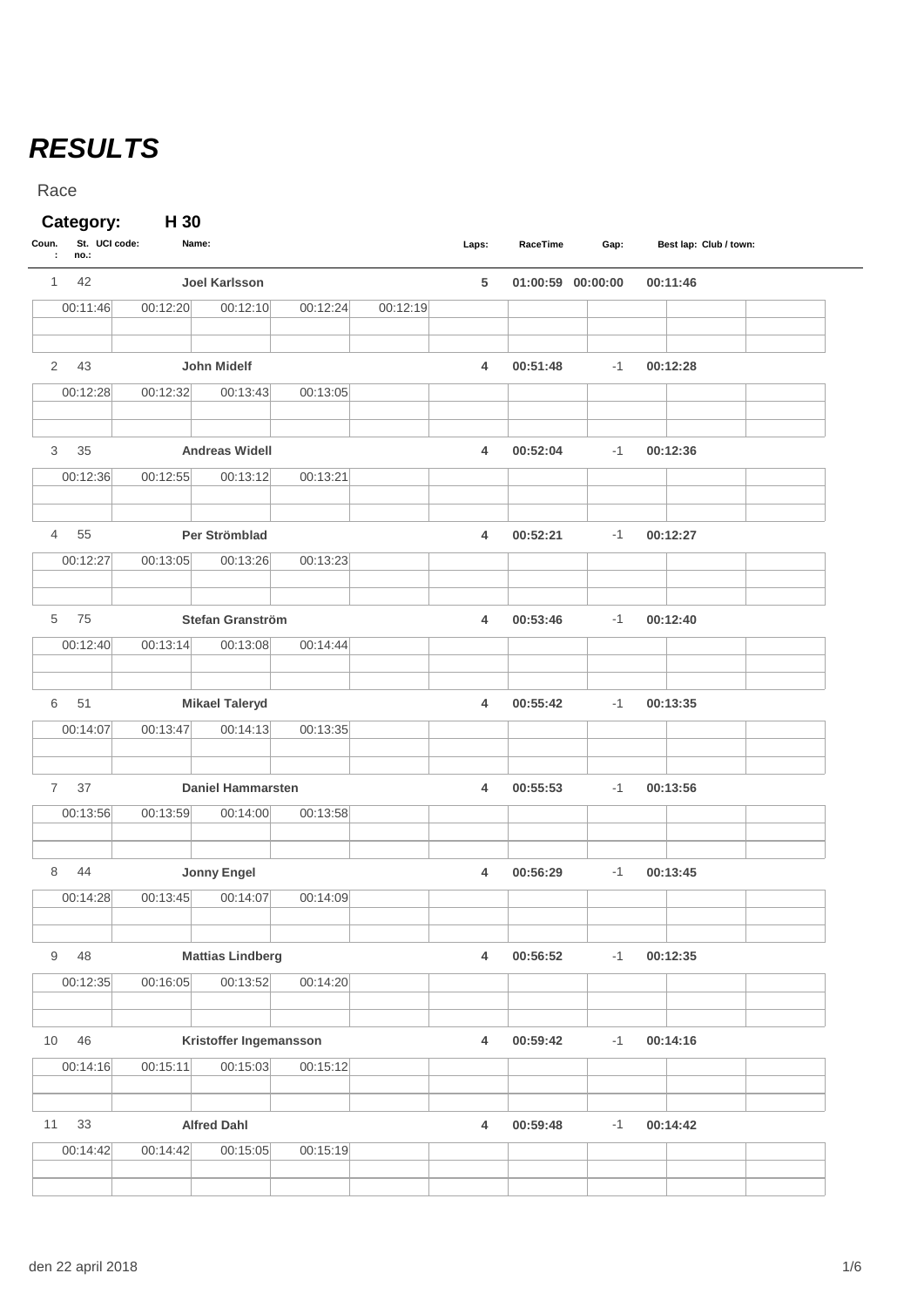| 12<br>34                                         |                 | <b>Anders Andersen</b>   |          | 4              | 01:02:12          | $-1$ | 00:14:47               |  |
|--------------------------------------------------|-----------------|--------------------------|----------|----------------|-------------------|------|------------------------|--|
| 00:14:47                                         | 00:15:41        | 00:16:04                 | 00:15:40 |                |                   |      |                        |  |
| 29<br>13                                         |                 | Oskar Bergman            |          | 4              | 01:29:30          | $-1$ | 00:20:11               |  |
| 00:20:11                                         | 00:21:17        | 00:23:34                 | 00:24:28 |                |                   |      |                        |  |
| Category:                                        | D <sub>50</sub> |                          |          |                |                   |      |                        |  |
| St. UCI code:<br>Coun.<br>no.:<br>÷              |                 | Name:                    |          | Laps:          | RaceTime          | Gap: | Best lap: Club / town: |  |
| 31<br>$\mathbf{1}$                               |                 | Åsa Hultén Eriksson      |          | 3              | 00:58:17 00:00:00 |      | 00:19:11               |  |
| 00:19:11                                         | 00:19:47        | 00:19:19                 |          |                |                   |      |                        |  |
| $\overline{2}$<br>30                             |                 | <b>Tatiana Broman</b>    |          | 3              | 00:59:10 00:00:53 |      | 00:19:19               |  |
| 00:19:19                                         | 00:19:53        | 00:19:58                 |          |                |                   |      |                        |  |
| Category:                                        | F 10-12         |                          |          |                |                   |      |                        |  |
| St. UCI code:<br>Coun.<br>÷<br>no.:              |                 | Name:                    |          | Laps:          | RaceTime          | Gap: | Best lap: Club / town: |  |
| 3<br>$\mathbf{1}$                                |                 | <b>Therese Landqvist</b> |          | 1              | 00:21:56 00:00:00 |      | 00:21:56               |  |
| 00:21:56                                         |                 |                          |          |                |                   |      |                        |  |
| $\overline{2}$<br>$\mathbf{2}$                   |                 | Lina Eriksson            |          | 1              | 00:26:57 00:05:01 |      | 00:26:57               |  |
| 00:26:57                                         |                 |                          |          |                |                   |      |                        |  |
| Category:                                        | F 13-14         |                          |          |                |                   |      |                        |  |
| St. UCI code:<br>Coun.<br>$\cdot$<br>no.:        |                 | Name:                    |          | Laps:          | RaceTime          | Gap: | Best lap: Club / town: |  |
| 6<br>$\mathbf{1}$                                |                 | <b>Stina Kagev</b>       |          | $\overline{2}$ | 00:33:10 00:00:00 |      | 00:16:18               |  |
| 00:16:18                                         | 00:16:52        |                          |          |                |                   |      |                        |  |
| $\overline{2}$<br>$\overline{7}$                 |                 | <b>Tilde Lindström</b>   |          | $\overline{2}$ | 00:35:30 00:02:20 |      | 00:17:20               |  |
| 00:17:20                                         | 00:18:10        |                          |          |                |                   |      |                        |  |
| 3<br>73                                          |                 | <b>Liv Colling</b>       |          | $\overline{2}$ | 00:35:30 00:02:20 |      | 00:17:37               |  |
| 00:17:37                                         | 00:17:53        |                          |          |                |                   |      |                        |  |
|                                                  |                 |                          |          |                |                   |      |                        |  |
| Category:<br>St. UCI code:<br>Coun.<br>no.:<br>÷ | F 15-16         | Name:                    |          | Laps:          | RaceTime          | Gap: | Best lap: Club / town: |  |
| 1<br>74                                          |                 | Iza Härdelin             |          | 3              | 00:49:37 00:00:00 |      | 00:15:45               |  |
| 00:15:45                                         | 00:16:58        | 00:16:54                 |          |                |                   |      |                        |  |
|                                                  |                 |                          |          |                |                   |      |                        |  |
| Category:<br>St. UCI code:<br>Coun.              | H <sub>50</sub> | Name:                    |          | Laps:          | RaceTime          | Gap: | Best lap: Club / town: |  |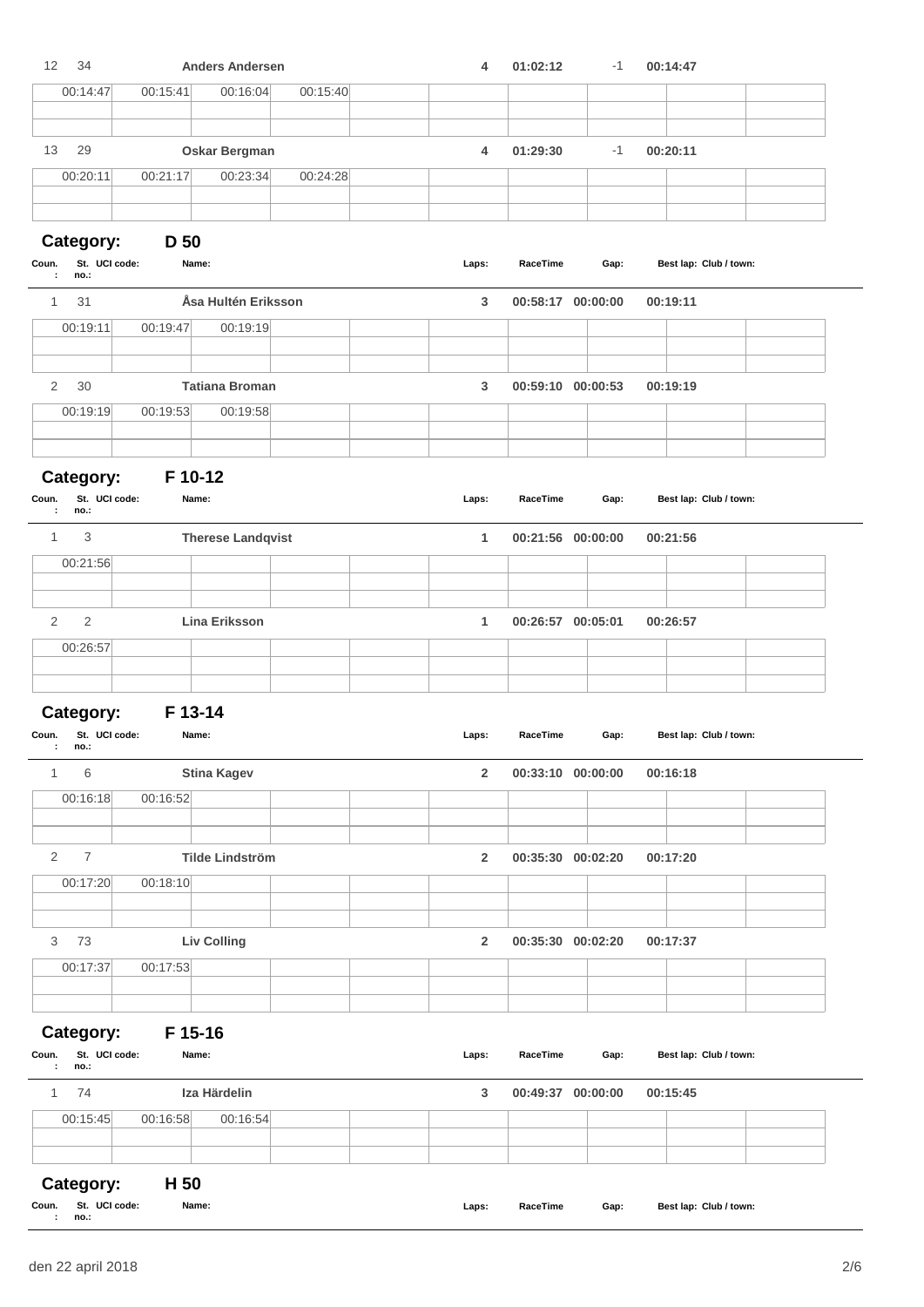| 58<br>$\mathbf{1}$             |          | <b>Patrik Larsson</b>          |          |          | 3     |                   | 00:44:21 00:00:00 | 00:14:42               |  |
|--------------------------------|----------|--------------------------------|----------|----------|-------|-------------------|-------------------|------------------------|--|
| 00:14:45                       | 00:14:54 | 00:14:42                       |          |          |       |                   |                   |                        |  |
|                                |          |                                |          |          |       |                   |                   |                        |  |
| 2 59                           |          | <b>Rikard Karlsson</b>         |          |          | 3     |                   | 00:45:42 00:01:21 | 00:14:59               |  |
| 00:14:59                       | 00:15:17 | 00:15:26                       |          |          |       |                   |                   |                        |  |
|                                |          |                                |          |          |       |                   |                   |                        |  |
| 61<br>3                        |          | Åke Larsson                    |          |          | 3     |                   | 00:46:53 00:02:32 | 00:15:32               |  |
| 00:15:32                       | 00:15:42 | 00:15:39                       |          |          |       |                   |                   |                        |  |
|                                |          |                                |          |          |       |                   |                   |                        |  |
| 60<br>$\overline{4}$           |          | <b>Stefan Bredell</b>          |          |          | 3     |                   | 00:52:07 00:07:46 | 00:17:19               |  |
| 00:17:21                       | 00:17:27 | 00:17:19                       |          |          |       |                   |                   |                        |  |
|                                |          |                                |          |          |       |                   |                   |                        |  |
| Category:                      |          | H junior/senior                |          |          |       |                   |                   |                        |  |
| St. UCI code:<br>Coun.         | Name:    |                                |          |          | Laps: | RaceTime          | Gap:              | Best lap: Club / town: |  |
| no.:<br>÷                      |          |                                |          |          |       |                   |                   |                        |  |
| 67<br>$1 \quad$<br>00:11:45    | 00:12:22 | Johan Possman<br>00:12:27      | 00:12:38 | 00:12:39 | 5     |                   | 01:01:51 00:00:00 | 00:11:45               |  |
|                                |          |                                |          |          |       |                   |                   |                        |  |
|                                |          |                                |          |          |       |                   |                   |                        |  |
| 2 40                           |          | Henrik Jansson                 |          |          | 5     |                   | 01:01:58 00:00:07 | 00:11:47               |  |
| 00:11:47                       | 00:12:20 | 00:12:28                       | 00:12:37 | 00:12:46 |       |                   |                   |                        |  |
|                                |          |                                |          |          |       |                   |                   |                        |  |
| 64<br>3<br>00:12:14            | 00:12:18 | <b>Hans Mård</b><br>00:12:34   | 00:12:37 | 00:12:31 | 5     |                   | 01:02:14 00:00:23 | 00:12:14               |  |
|                                |          |                                |          |          |       |                   |                   |                        |  |
|                                |          |                                |          |          |       |                   |                   |                        |  |
| $\overline{4}$<br>65           |          | <b>Henrik Mård</b><br>00:12:50 | 00:12:30 | 00:12:19 | 5     |                   | 01:02:20 00:00:29 | 00:12:16               |  |
| 00:12:16                       | 00:12:25 |                                |          |          |       |                   |                   |                        |  |
|                                |          |                                |          |          |       |                   |                   |                        |  |
| 5<br>25                        |          | <b>William Lewis</b>           |          |          | 5     |                   | 01:07:55 00:06:04 | 00:12:15               |  |
| 00:12:15                       | 00:13:23 | 00:13:41                       | 00:14:18 | 00:14:18 |       |                   |                   |                        |  |
|                                |          |                                |          |          |       |                   |                   |                        |  |
| 71<br>6                        |          | <b>Nikolas Louca</b>           |          |          | 5     |                   | 01:08:04 00:06:13 | 00:12:53               |  |
| 00:12:53                       | 00:13:49 | 00:13:38                       | 00:13:47 | 00:13:57 |       |                   |                   |                        |  |
|                                |          |                                |          |          |       |                   |                   |                        |  |
| 7<br>66                        |          | Joakim Öberg                   |          |          | 5     | 01:12:12 00:10:21 |                   | 00:13:09               |  |
| 00:13:09                       | 00:14:17 | 00:14:28                       | 00:15:13 | 00:15:05 |       |                   |                   |                        |  |
| 8<br>68                        |          | <b>Mathias Bohman</b>          |          |          | 3     | 00:39:35          | $-2$              | 00:12:35               |  |
| 00:12:35                       | 00:13:04 | 00:13:56                       |          |          |       |                   |                   |                        |  |
|                                |          |                                |          |          |       |                   |                   |                        |  |
|                                |          |                                |          |          |       |                   |                   |                        |  |
| Category:                      | P 10-12  |                                |          |          |       |                   |                   |                        |  |
| St. UCI code:<br>Coun.<br>no.: | Name:    |                                |          |          | Laps: | RaceTime          | Gap:              | Best lap: Club / town: |  |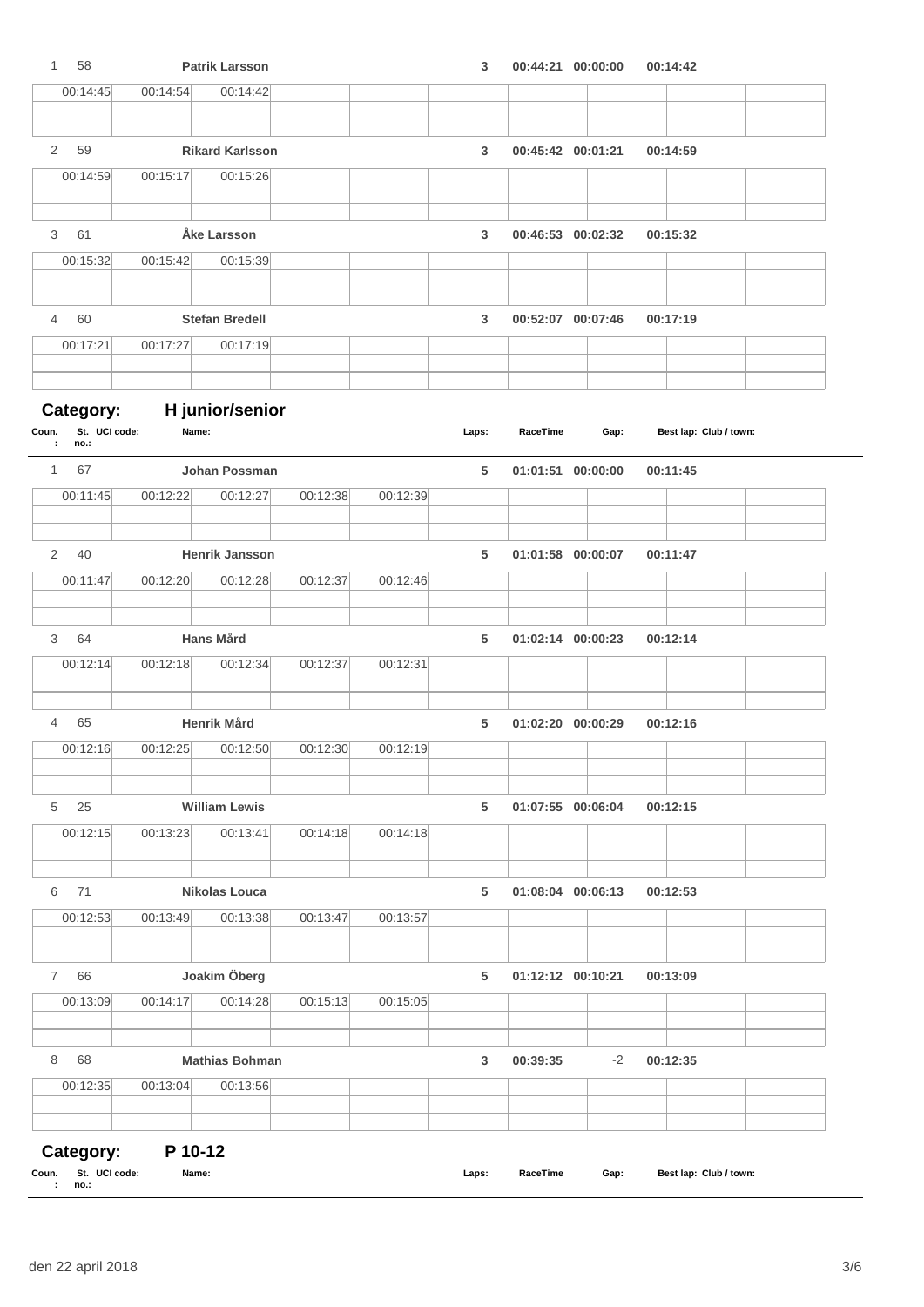| $\mathbf{1}$<br>$\overline{4}$      | <b>Elias Landh</b>     | 1                       | 00:18:37 00:00:00 | 00:18:37               |  |
|-------------------------------------|------------------------|-------------------------|-------------------|------------------------|--|
| 00:18:37                            |                        |                         |                   |                        |  |
|                                     |                        |                         |                   |                        |  |
| 2<br>5                              | William Schenström     | $\mathbf{1}$            | 00:18:37 00:00:00 | 00:18:37               |  |
| 00:18:37                            |                        |                         |                   |                        |  |
|                                     |                        |                         |                   |                        |  |
| Category:                           | P 13-14                |                         |                   |                        |  |
| St. UCI code:<br>Coun.              | Name:                  | Laps:                   | RaceTime<br>Gap:  | Best lap: Club / town: |  |
| no.:<br>÷                           |                        |                         |                   |                        |  |
| 1<br>11                             | Olle johnsson          | $\overline{2}$          | 00:29:04 00:00:00 | 00:14:28               |  |
| 00:14:36                            | 00:14:28               |                         |                   |                        |  |
| 2<br>$9\,$                          | <b>Erik Funkquist</b>  | $\overline{\mathbf{2}}$ | 00:30:03 00:00:59 | 00:14:43               |  |
| 00:14:43                            | 00:15:20               |                         |                   |                        |  |
|                                     |                        |                         |                   |                        |  |
| 10<br>3                             | <b>Hugo Edlund</b>     | $\overline{2}$          | 00:32:46 00:03:42 | 00:16:20               |  |
| 00:16:26                            | 00:16:20               |                         |                   |                        |  |
|                                     |                        |                         |                   |                        |  |
| 13<br>4                             | <b>Vigor Aastrup</b>   | $\overline{\mathbf{2}}$ | 00:37:22 00:08:18 | 00:16:14               |  |
| 00:16:14                            | 00:21:08               |                         |                   |                        |  |
| 5<br>72                             | <b>Emil Colling</b>    | $\overline{\mathbf{2}}$ | 00:39:16 00:10:12 | 00:19:26               |  |
| 00:19:26                            | 00:19:50               |                         |                   |                        |  |
|                                     |                        |                         |                   |                        |  |
| <b>DNF</b><br>12                    | <b>Paul Greijus</b>    |                         |                   |                        |  |
| 00:18:38                            |                        |                         |                   |                        |  |
|                                     |                        |                         |                   |                        |  |
| Category:                           | P 15-16                |                         |                   |                        |  |
| St. UCI code:<br>Coun.<br>no.:<br>÷ | Name:                  | Laps:                   | RaceTime<br>Gap:  | Best lap: Club / town: |  |
| 22<br>1                             | <b>Filip Ström</b>     | $\mathbf{3}$            | 00:42:43 00:00:00 | 00:14:00               |  |
| 00:14:08                            | 00:14:00<br>00:14:35   |                         |                   |                        |  |
| $\overline{2}$<br>23                | <b>Gustav Eriksson</b> | 3                       | 00:44:20 00:01:37 | 00:14:06               |  |
| 00:14:06                            | 00:14:43<br>00:15:31   |                         |                   |                        |  |
| 3<br>$\,8\,$                        | <b>Birk Fossum</b>     | $\mathbf{1}$            | 00:16:32          | $-2$<br>00:16:32       |  |
| 00:16:32                            |                        |                         |                   |                        |  |
|                                     |                        |                         |                   |                        |  |
| 21<br>4                             | <b>Filip Mård</b>      | 1                       | 00:37:46          | 00:37:46<br>$-2$       |  |
| 00:37:46                            |                        |                         |                   |                        |  |
|                                     |                        |                         |                   |                        |  |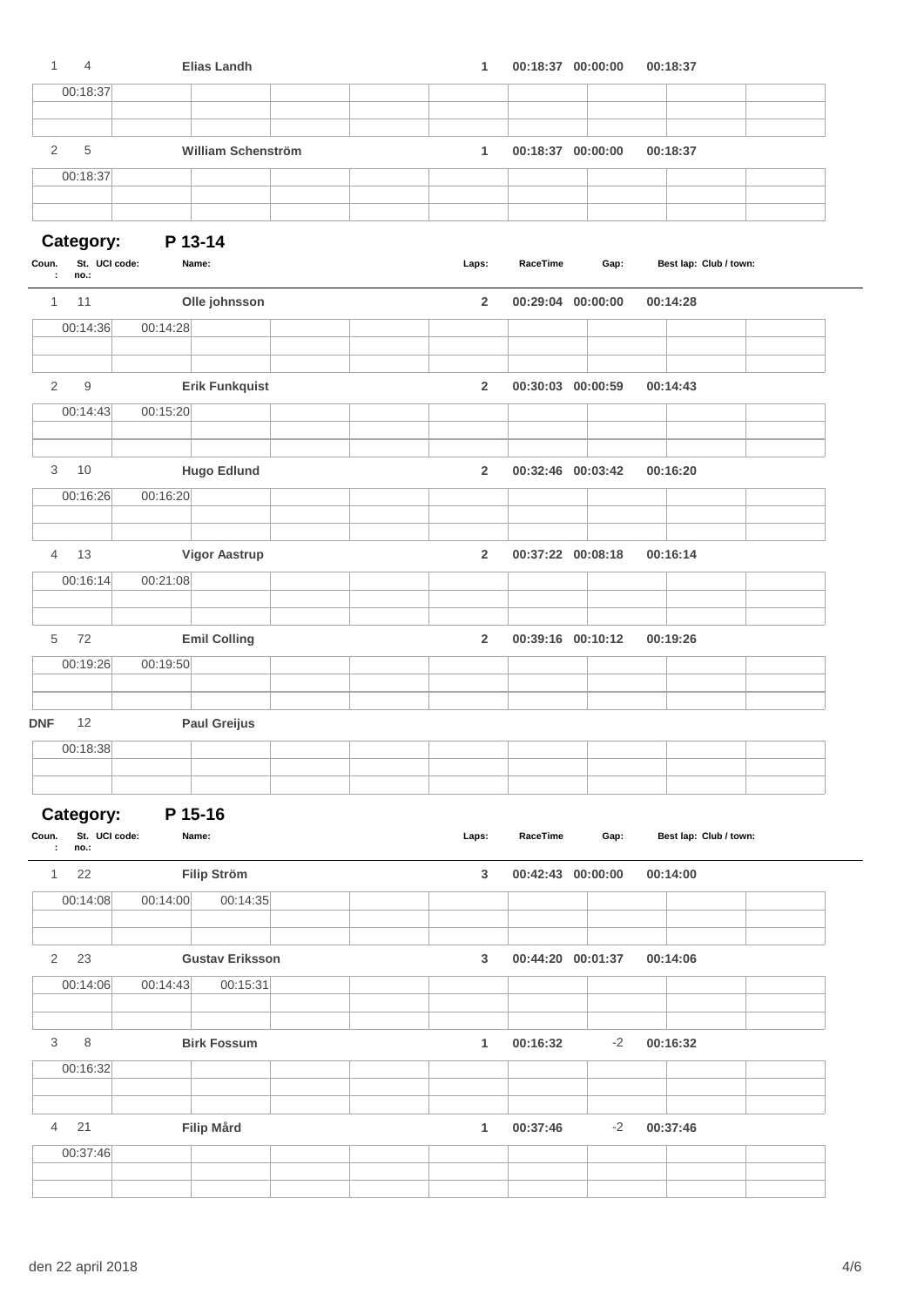## **Category: Sport Damer**

| Coun.<br>St. UCI code:<br>÷<br>no.:              |           | Name:                     |          |   | Laps:             | RaceTime          | Gap:              | Best lap: Club / town: |  |
|--------------------------------------------------|-----------|---------------------------|----------|---|-------------------|-------------------|-------------------|------------------------|--|
| 14<br>1                                          | Hayne Ryu |                           |          | 4 | 01:41:25 00:00:00 |                   | 00:23:52          |                        |  |
| 00:23:52                                         | 00:25:30  | 00:25:48                  | 00:26:15 |   |                   |                   |                   |                        |  |
| Category:                                        |           | <b>Sport Herrar</b>       |          |   |                   |                   |                   |                        |  |
| St. UCI code:<br>Coun.<br>÷<br>no.:              |           | Name:                     |          |   | Laps:             | RaceTime          | Gap:              | Best lap: Club / town: |  |
| 56<br>$\mathbf{1}$                               |           | <b>Teodor Aastrup</b>     |          |   | 3                 | 00:49:34 00:00:00 |                   | 00:16:02               |  |
| 00:17:10                                         | 00:16:22  | 00:16:02                  |          |   |                   |                   |                   |                        |  |
| 2<br>17                                          |           | <b>Marcus Philip</b>      |          |   | 3                 | 00:49:46 00:00:12 |                   | 00:16:06               |  |
| 00:16:54                                         | 00:16:46  | 00:16:06                  |          |   |                   |                   |                   |                        |  |
|                                                  |           |                           |          |   |                   |                   |                   |                        |  |
| 15<br>3                                          |           | <b>Andreas Stolpe</b>     |          |   | 3                 | 00:49:50 00:00:16 |                   | 00:16:32               |  |
| 00:16:32                                         | 00:16:45  | 00:16:33                  |          |   |                   |                   |                   |                        |  |
| 4<br>18                                          |           | <b>Martin Bernet</b>      |          |   | 3                 | 00:52:06 00:02:32 |                   | 00:17:20               |  |
| 00:17:22                                         | 00:17:20  | 00:17:24                  |          |   |                   |                   |                   |                        |  |
|                                                  |           |                           |          |   |                   |                   |                   |                        |  |
| 16<br>5                                          |           | <b>Christoffer Baudou</b> |          |   | 3                 | 00:55:01 00:05:27 |                   | 00:17:55               |  |
| 00:17:55                                         | 00:18:37  | 00:18:29                  |          |   |                   |                   |                   |                        |  |
|                                                  |           |                           |          |   |                   |                   |                   |                        |  |
| Category:                                        | D 40      |                           |          |   |                   |                   |                   |                        |  |
| Coun.<br>St. UCI code:<br>no.:<br>÷              |           | Name:                     |          |   | Laps:             | RaceTime          | Gap:              | Best lap: Club / town: |  |
| 26<br>1                                          |           | Anne-Li Lidman            |          |   | 4                 | 01:12:36 00:00:00 |                   | 00:16:53               |  |
| 00:16:53                                         | 00:18:53  | 00:18:20                  | 00:18:30 |   |                   |                   |                   |                        |  |
|                                                  |           |                           |          |   |                   |                   |                   |                        |  |
| $\overline{2}$<br>32                             |           | <b>Rut Elfving</b>        |          |   | 4                 | 01:19:21 00:06:45 |                   | 00:19:01               |  |
| 00:19:01                                         | 00:19:56  | 00:19:24                  | 00:21:00 |   |                   |                   |                   |                        |  |
| 3<br>27                                          |           | <b>Ellinor Bergman</b>    |          |   | 4                 | 01:32:46 00:20:10 |                   | 00:21:35               |  |
| 00:21:35                                         | 00:23:52  | 00:23:26                  | 00:23:53 |   |                   |                   |                   |                        |  |
|                                                  |           |                           |          |   |                   |                   |                   |                        |  |
|                                                  | H 40      |                           |          |   |                   |                   |                   |                        |  |
| Category:<br>St. UCI code:<br>Coun.<br>no.:<br>÷ |           | Name:                     |          |   | Laps:             | RaceTime          | Gap:              | Best lap: Club / town: |  |
| $\mathbf{1}$<br>39                               |           | Erik Greijus              |          |   | 4                 | 00:51:02 00:00:00 |                   | 00:12:27               |  |
| 00:12:27                                         | 00:12:38  | 00:12:49                  | 00:13:08 |   |                   |                   |                   |                        |  |
|                                                  |           |                           |          |   |                   |                   |                   |                        |  |
| 70<br>$\overline{2}$                             |           | Per Kumlin                |          |   | $\overline{4}$    |                   | 00:52:54 00:01:52 | 00:12:43               |  |
| 00:12:43                                         | 00:13:16  | 00:13:19                  | 00:13:36 |   |                   |                   |                   |                        |  |
|                                                  |           |                           |          |   |                   |                   |                   |                        |  |